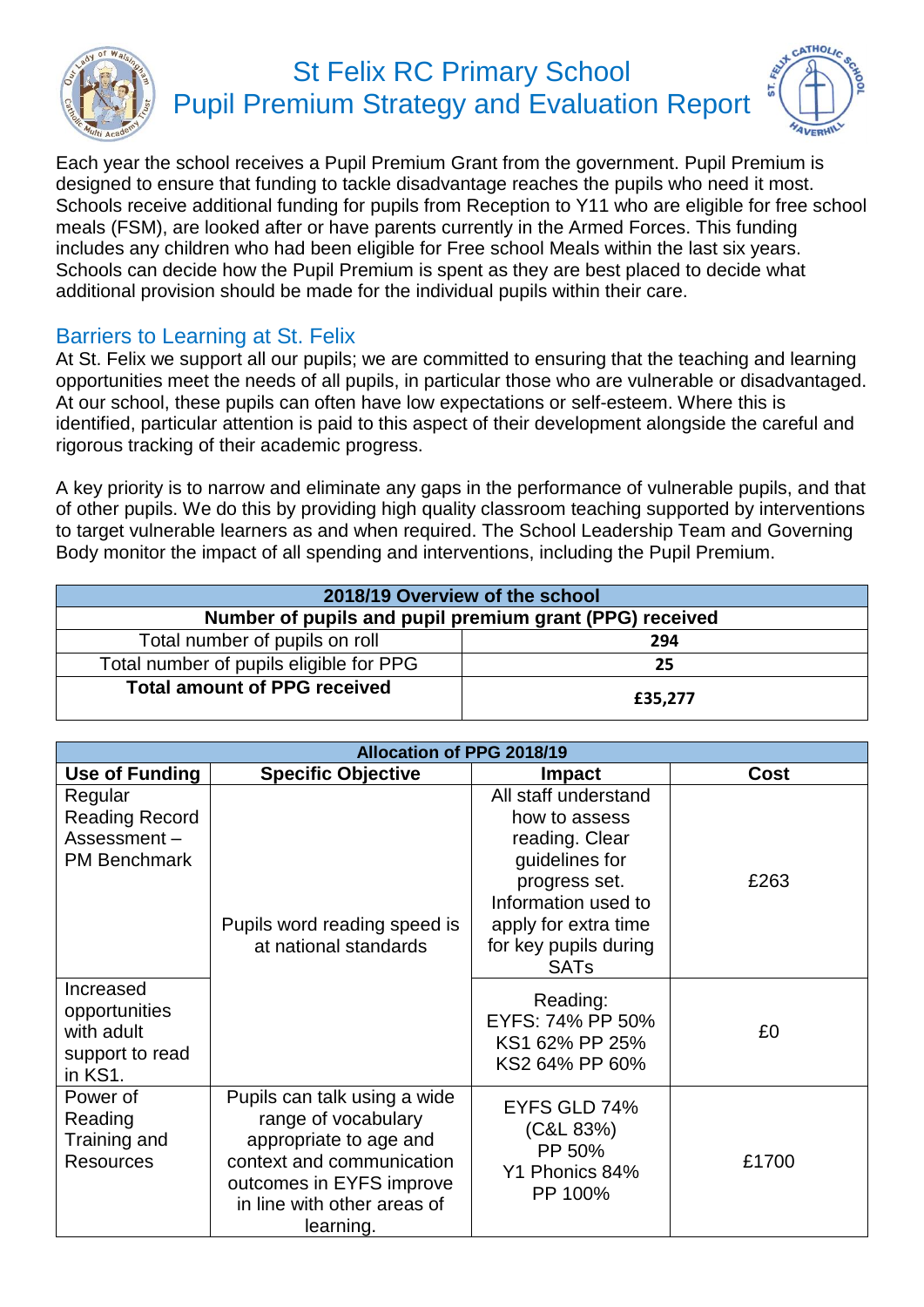| Staff costs to<br>deliver<br><i>interventions</i><br>diagnosed by<br>PiXL - system<br>for analysis of<br>high value gaps. | Key marginal pupils make the<br>required progress across<br>KS <sub>2</sub>                                          | KS <sub>2</sub><br>Reading: 64% PP<br>60%<br>Writing: 73% PP 40%<br>Maths: 78% PP 60%<br>GPS:78% PP 60%<br>Overall girls<br>performed more<br>strongly across Y6<br>and this includes the<br>PP group<br>Reading G: 100% B:<br>50%<br>Writing G: 66% B:0%<br>Maths: G:66% B:0%<br>GPS: G:100% B: 0%<br>Maths predicted at<br>71%- improvements<br>seen in key marginal<br>children targeted with<br><b>PiXL</b> | £12049   |
|---------------------------------------------------------------------------------------------------------------------------|----------------------------------------------------------------------------------------------------------------------|-----------------------------------------------------------------------------------------------------------------------------------------------------------------------------------------------------------------------------------------------------------------------------------------------------------------------------------------------------------------------------------------------------------------|----------|
| Parent<br>Engagement<br><b>Sessions</b>                                                                                   | Parents understand the<br>risks/benefits for their child's<br>learning and what they can<br>do to support them.      | Feedback from<br><b>Parent Partnerships</b><br>sessions showed<br>focused hour was<br>preferred to a whole<br>morning. Positive<br>responses to<br>sessions across the<br>school about reading<br>and communication<br>and healthy living.                                                                                                                                                                      |          |
| Wrap around to<br>reduce lateness<br>and improve<br>attendance                                                            | A greater number of pupils<br>are on time and attend<br>school for all available<br>sessions to maximise<br>learning | <b>Overall Attendance</b><br>by pupil premium<br>children is lower than<br>non-pupil premium.<br>However this is<br>largely due to two<br>particular children.<br>Across the school PP<br>children have higher<br>rates of attendance<br>than non PP children<br>in 5/10 classes.                                                                                                                               | £16643   |
| Support with<br>trips, nutrition,<br>music tuition<br>and other<br>curriculum<br>opportunities                            | All children have access to a<br>broad and balanced<br>curriculum                                                    | No child who qualifies<br>for pupil premium has<br>missed attending an<br>activity on the<br>grounds of cost                                                                                                                                                                                                                                                                                                    | £4622    |
|                                                                                                                           |                                                                                                                      |                                                                                                                                                                                                                                                                                                                                                                                                                 | £35, 277 |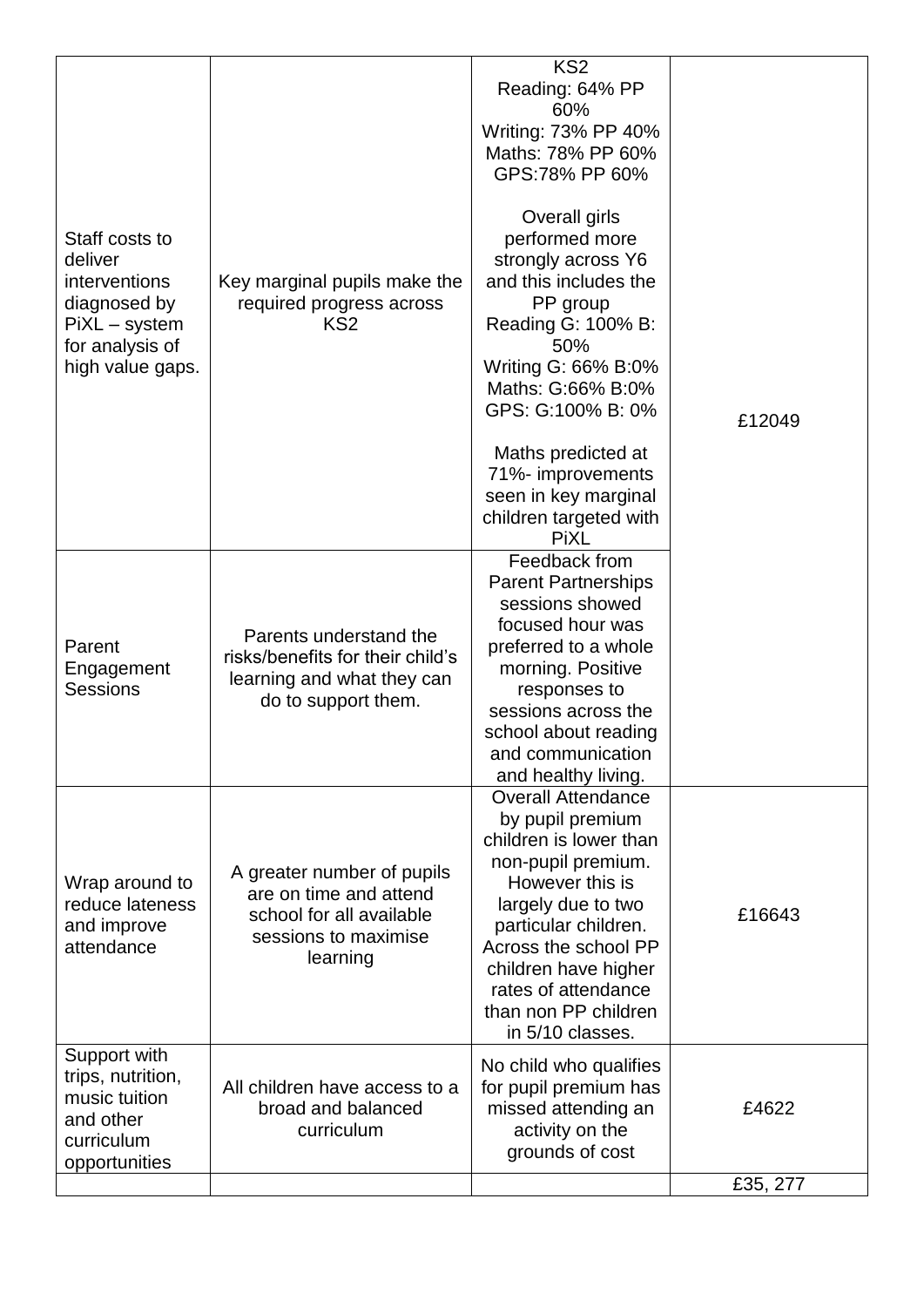| 2017/18 Overview of the school                          |                                             |  |
|---------------------------------------------------------|---------------------------------------------|--|
| Number of pupils and pupil premium grant (PPG) received |                                             |  |
| Total number of pupils on roll<br>312                   |                                             |  |
| Total number of pupils eligible for PPG                 | 38                                          |  |
| Amount of PPG received per pupil                        | 36 x £1,320<br>2x £300<br>$1 \times £1,900$ |  |
| <b>Total amount of PPG received</b>                     | £50,020                                     |  |

| <b>Allocation of PPG 2017/18</b>                                                                                          |                                                                                                                                                                                                                                       |                                                                                                                                                                                     |             |
|---------------------------------------------------------------------------------------------------------------------------|---------------------------------------------------------------------------------------------------------------------------------------------------------------------------------------------------------------------------------------|-------------------------------------------------------------------------------------------------------------------------------------------------------------------------------------|-------------|
| <b>Use of Funding</b>                                                                                                     | <b>Specific Objective</b>                                                                                                                                                                                                             | <b>Impact</b>                                                                                                                                                                       | <b>Cost</b> |
| Head of School to<br>release class<br>teachers to lead<br>group or individual<br>interventions.                           | To raise standards in<br>progress and<br>attainment in core<br>subject areas.                                                                                                                                                         | Pupil premium<br>children<br><b>EYFS: 50% GLD</b><br><b>KS1:</b>                                                                                                                    | £0          |
| Head of School to<br>team teach areas<br>directed by Pupil<br><b>Progress Meetings</b><br>and Assessment for<br>Learning. | To raise standards in<br>progress and<br>attainment in core<br>subject areas.                                                                                                                                                         | Y1 Phonics: 33% WA<br>Y2 100% EXS+<br>KS2 60% achieved<br>RWM compared with<br>national average of<br>64% and whole                                                                 | £0          |
| Year 6 Booster<br>classes for Literacy<br>and Mathematics -<br>teacher led                                                | To raise standards in<br>progress and<br>attainment in core<br>subject areas.                                                                                                                                                         | school 68%                                                                                                                                                                          | £0          |
| Training for two staff<br>to complete Forest<br>School certification.                                                     | To further develop the<br>skills of staff in<br>supporting high-quality<br>outdoor learning<br>opportunities.<br>To ensure that all pupils<br>receive a variety of<br>enrichment experiences<br>outdoors, irrespective of<br>finance. | <b>GLD</b> increased from<br>68% in 2017 to 74%<br>in 2018                                                                                                                          | £1510       |
| Before and After<br>School 'wrap around<br>care', including<br>teaching assistant<br>support.                             | To provide enrichment<br>activities for pupils. To<br>decrease lateness and<br>improve attendance.                                                                                                                                    | <b>Reduction in lateness</b><br>across pupil premium<br>children:<br>PP Lateness:<br>17-18 0.81%<br>$(16-170.88%)$<br><b>Other pupils Lateness</b><br>17-18 0.42%<br>$(16-170.41%)$ | £15,456     |
| Supporting costs for<br>disadvantaged pupils,<br>including school visit<br>funding and music<br>tuition.                  | To ensure that Pupil<br>Premium children are<br>entitled to the same<br>extra-curricular<br>opportunities.                                                                                                                            | 16 trips were<br>attended by PP<br>children using this<br>funding across KS1<br>and KS2.<br>9 children have<br>private music tuition                                                | £4,500      |
| Free Milk for Pupil<br>Premium children                                                                                   | To promote healthy<br>nutrition through the                                                                                                                                                                                           | Take up was low<br>across PP children                                                                                                                                               | £300        |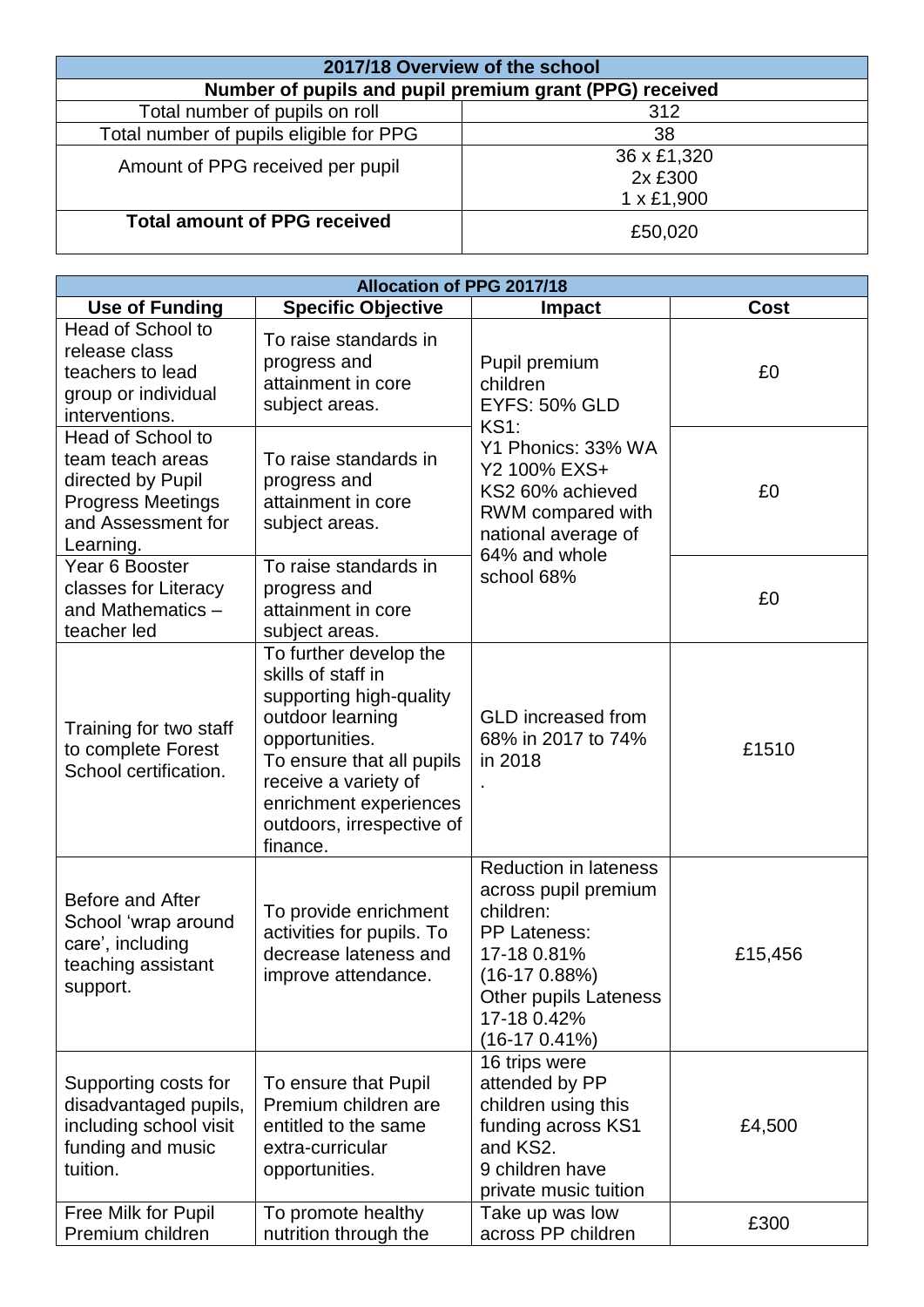|                                                                           | day, ensuring basic<br>needs are met to<br>ensure engagement in<br>learning.                                                        |                                                                                                 |         |
|---------------------------------------------------------------------------|-------------------------------------------------------------------------------------------------------------------------------------|-------------------------------------------------------------------------------------------------|---------|
| Audit and enhance<br>reading materials                                    | To ensure that all<br>children can access a<br>variety of age-<br>appropriate texts to<br>promote reading at<br>school and at home. | <b>Pupil Perceptions</b><br>very positive and<br><b>EYFS Reading</b><br>Outcomes 81.4%          | £2,000  |
| Directed adult<br>support for attainment<br>and progress<br>expectations. | To ensure accurate,<br>focused provision in<br>raising the rate of<br>attainment and<br>progress in core<br>curriculum areas.       | <b>EYFS GLD 74.4%</b><br>Y1 Phonics 68%<br>Y2 R: 72% W:63%<br>M:72%<br>Y6: R:73% W:73%<br>M:73% | £26,254 |

We continue to monitor closely the impact that the expenditure of the Pupil Premium funding is having on the outcome of our pupils. We re-direct resources to address areas of need as they arise.

| 2016/17 Overview of the school                          |                  |  |
|---------------------------------------------------------|------------------|--|
| Number of pupils and pupil premium grant (PPG) received |                  |  |
| Total number of pupils on roll                          | 338              |  |
| Total number of pupils eligible for PPG                 | 38               |  |
| Amount of PPG received per pupil                        | £1,320 per pupil |  |
| <b>Total amount of PPG received</b>                     | £49,720          |  |

| <b>Allocation of PPG 2016/17</b>                                                                                  |                                                                                                                      |                                                                                                 |             |
|-------------------------------------------------------------------------------------------------------------------|----------------------------------------------------------------------------------------------------------------------|-------------------------------------------------------------------------------------------------|-------------|
| <b>Use of Funding</b>                                                                                             | <b>Specific Objective</b>                                                                                            | <b>How Impact Will Be</b><br><b>Measured</b>                                                    | <b>Cost</b> |
| Teacher employed to<br>support One-to-One<br>and small group<br>tuition<br>for Literacy and<br><b>Mathematics</b> | To close the gap<br>between FSM pupils<br>and non FSM pupils<br>in Reading and<br>Maths.                             | Pupil performance<br>rigorously measured<br>against individual<br>targets                       | £26,688     |
| Year 6 Booster<br>classes for Literacy<br>and Mathematics -<br>teacher led                                        | To close the gap<br>between lower attaining<br>pupils and the National<br>expectation in Reading<br>and Mathematics. | Pupil performance<br>rigorously measured<br>against individual<br>targets                       | £900        |
| Before and After<br>School 'wrap around<br>care', including<br>teaching assistant<br>support.                     | To provide enrichment<br>activities. To decrease<br>lateness and improve<br>attendance.                              | Percentage of<br>lateness and<br>authorised /<br>unauthorised<br>absence. Take-up of<br>places. | £15,456     |
| Supporting costs for<br>disadvantaged pupils,                                                                     | Ensuring engagement<br>in enrichment activities                                                                      | Increased interest<br>and engagement in                                                         | £2,500      |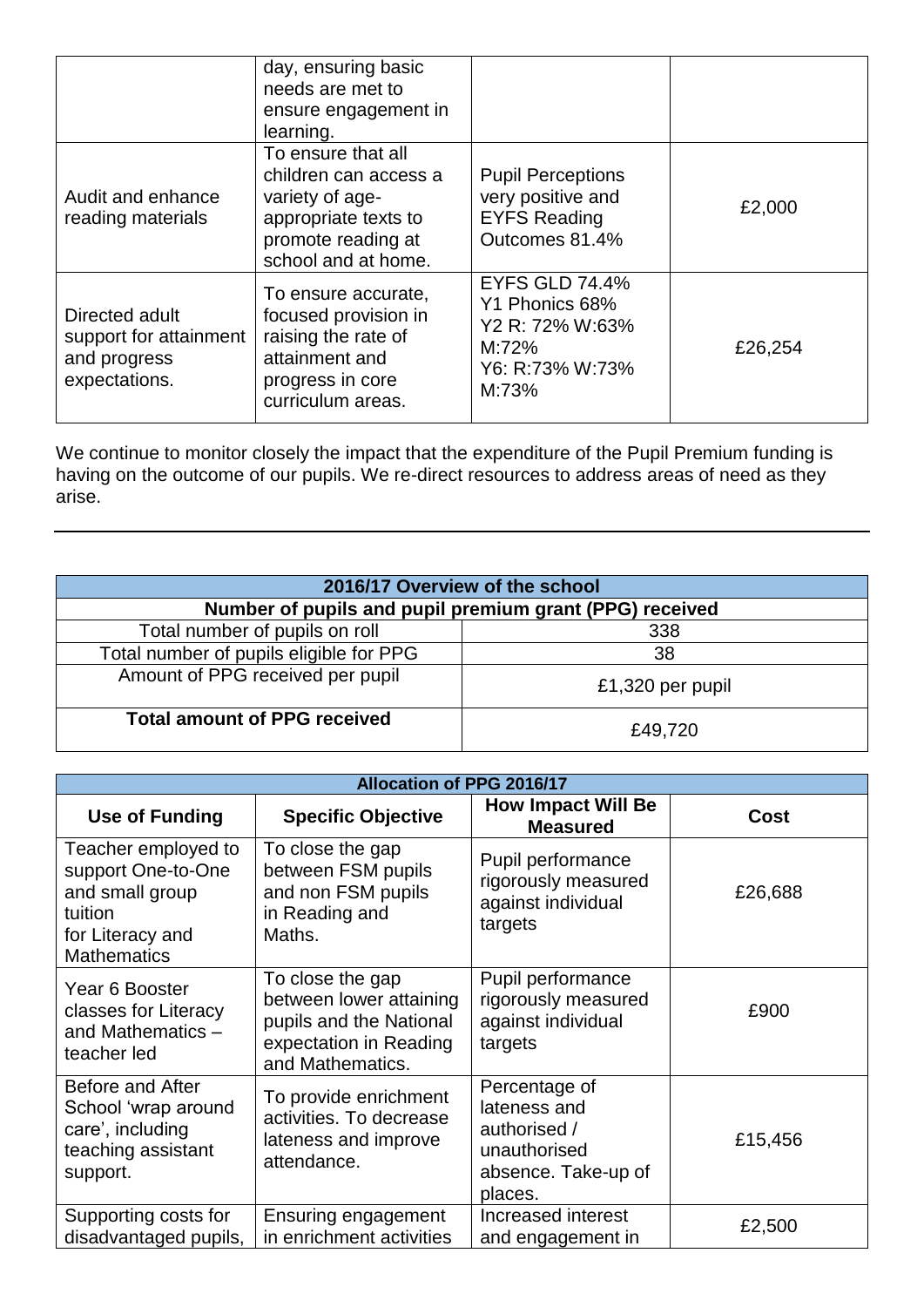| including school visit<br>funding and music<br>tuition. | for Pupil Premium<br>children.                             | learning; increased<br>confidence,<br>motivation and high<br>expectations on<br>achievement. |      |
|---------------------------------------------------------|------------------------------------------------------------|----------------------------------------------------------------------------------------------|------|
| Free Milk for Pupil<br>Premium children                 | Milk provided for<br>those children on<br>parental request | Take up of free milk                                                                         | £200 |

| <b>Impact of Pupil Premium Grant Spending 2016/17</b> |                                                                                                                                     |                   |                      |
|-------------------------------------------------------|-------------------------------------------------------------------------------------------------------------------------------------|-------------------|----------------------|
|                                                       | In the autumn term, the Pupil Premium teacher taught small groups                                                                   |                   |                      |
|                                                       | and led individual support for pupils in Years 2, 4, 5 and 6.                                                                       |                   |                      |
|                                                       | In the spring and summer terms, the Pupil Premium teacher team                                                                      |                   |                      |
|                                                       | taught with Years 1, 2, 5 and 6, ensuring individual effective                                                                      |                   |                      |
|                                                       | assessment for learning and high quality verbal feedback.                                                                           |                   |                      |
| Teacher employed to                                   | Improved Year 6 attainment results in all areas:                                                                                    |                   |                      |
| support One-to-One                                    |                                                                                                                                     | 2016              | 2017                 |
| and small group tuition                               | <b>Reading Test</b>                                                                                                                 | 46%               | 76% (+30%)           |
| for Literacy and                                      | <b>Writing Assessment</b>                                                                                                           | 77%               | $80\%$ (+3%)         |
| <b>Mathematics</b>                                    | <b>Maths Test</b>                                                                                                                   | 56%               | 73% (+17%)           |
|                                                       | Grammar,                                                                                                                            | 62%               | 80% (+18%)           |
|                                                       | Punctuation and                                                                                                                     |                   |                      |
|                                                       | <b>Spelling Test</b>                                                                                                                |                   |                      |
|                                                       | Combined Reading,                                                                                                                   | 36%               | 64% (+32%)           |
|                                                       | <b>Writing and Maths</b>                                                                                                            |                   |                      |
|                                                       | Teachers led early morning improvement time sessions that focused                                                                   |                   |                      |
| Year 6 Booster classes                                | on developing curriculum knowledge, skills and interpretation of test                                                               |                   |                      |
| for Literacy and                                      | questions.                                                                                                                          |                   |                      |
| Mathematics - teacher                                 |                                                                                                                                     |                   |                      |
| led                                                   | Improved attainment results (as above)                                                                                              |                   |                      |
|                                                       | Before school wrap around ensures that pupils are in school ready for                                                               |                   |                      |
|                                                       | a prompt and enthusiastic start.                                                                                                    |                   |                      |
| <b>Punctuality:</b>                                   |                                                                                                                                     |                   |                      |
|                                                       |                                                                                                                                     | 2013-2014         | 2016-2017            |
|                                                       |                                                                                                                                     | (prior to before) | (with before school  |
|                                                       |                                                                                                                                     | school care)      | care)                |
|                                                       | Late before register                                                                                                                | 593               | 551                  |
|                                                       | close                                                                                                                               |                   | (43 fewer instances) |
| Before and After                                      | Late after register                                                                                                                 | 121               | 34                   |
| School 'wrap around                                   | close                                                                                                                               |                   | (87 fewer instances) |
| care', including                                      |                                                                                                                                     |                   |                      |
| teaching assistant                                    | Pupils have the opportunity to take part in a variety of activities based                                                           |                   |                      |
| support.                                              | on: sport, art, computing.                                                                                                          |                   |                      |
|                                                       |                                                                                                                                     |                   |                      |
|                                                       | Several pupils entitled to Pupil Premium completed homework in this                                                                 |                   |                      |
|                                                       | session, where support at home was not possible.                                                                                    |                   |                      |
|                                                       |                                                                                                                                     |                   |                      |
|                                                       | Some parents were able to return to employment based on the free                                                                    |                   |                      |
|                                                       | extra time provided by wrap around care to Pupil Premium families.                                                                  |                   |                      |
|                                                       |                                                                                                                                     |                   |                      |
|                                                       | 20 children regularly attend the before school wrap around care.<br>20 children regularly attend the after school wrap around care. |                   |                      |
|                                                       |                                                                                                                                     |                   |                      |
| Supporting costs for                                  | 19 pupils received support in paying for school trips.                                                                              |                   |                      |
| disadvantaged pupils,                                 | 3 pupils received support in paying for a Y5 residential trip.                                                                      |                   |                      |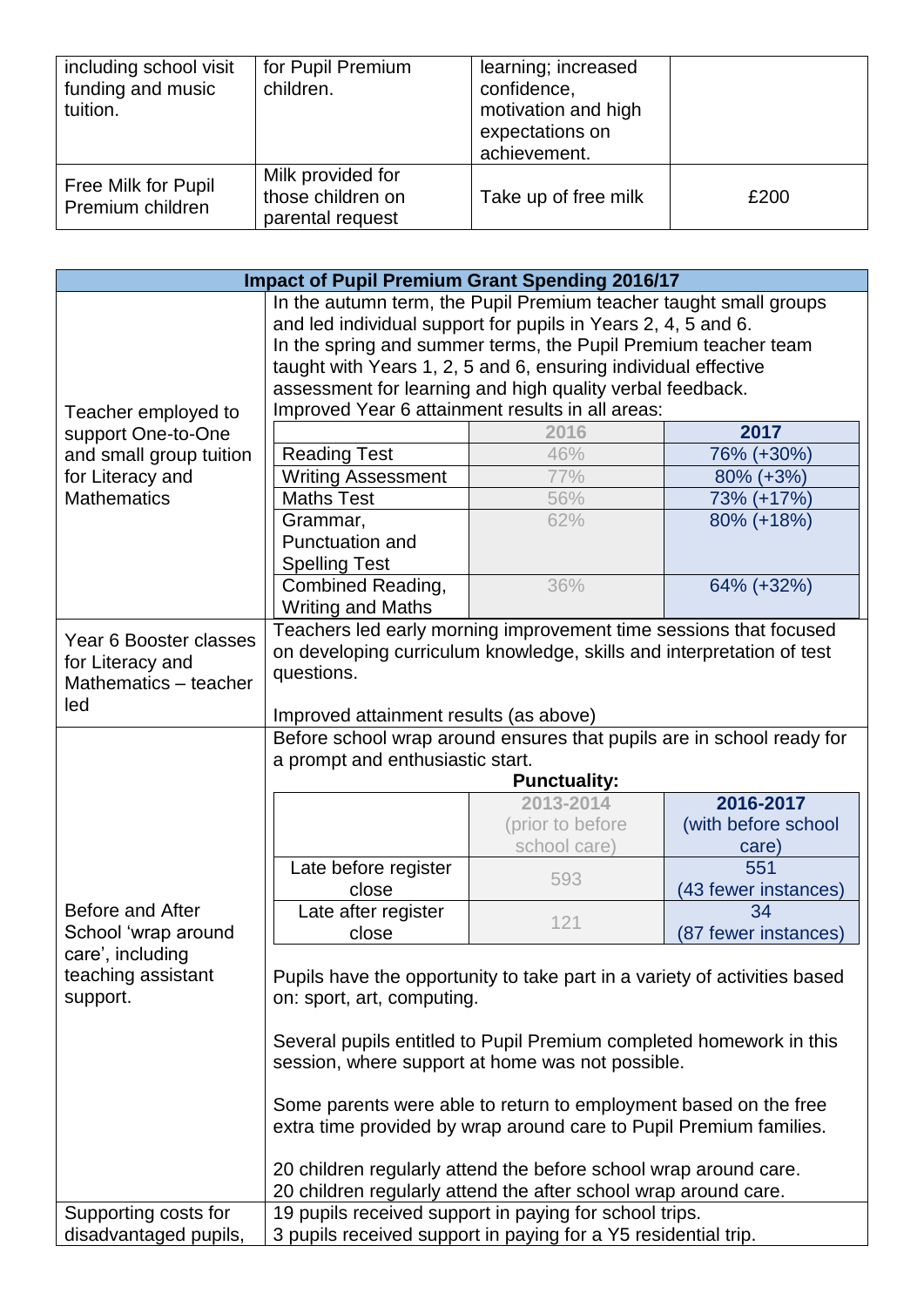| including school visit<br>funding and music | 4 pupils received support in paying for Y6 Activities week.                                                                                                                                  |
|---------------------------------------------|----------------------------------------------------------------------------------------------------------------------------------------------------------------------------------------------|
| tuition.                                    | This led to pupils being included in a variety of extra-curricular<br>activities, rather than being excluded on the basis of affordability.                                                  |
|                                             | 4 pupils received support in payment of music tuition. This ensured<br>that pupils were included in music tuition regardless of financial<br>situations at home.                             |
| Free Milk for Pupil<br>Premium children     | At parental request, Pupil Premium children received free milk.<br>Intention to promote healthy nutrition through the day, ensuring basic<br>needs are met to ensure engagement in learning. |

| 2015/16 Overview of the school                          |                               |  |
|---------------------------------------------------------|-------------------------------|--|
| Number of pupils and pupil premium grant (PPG) received |                               |  |
| Total number of pupils on roll<br>317                   |                               |  |
| Total number of pupils eligible for PPG                 | 42                            |  |
| Amount of PPG received per pupil                        | 38 x £1320<br>$2 \times £300$ |  |
|                                                         | 2 x £1900                     |  |
| <b>Total amount of PPG received</b>                     | £54,560                       |  |

| <b>Allocation of PPG 2015/16</b>                                                                                  |                                                                                                                            |                                                                                                                   |         |
|-------------------------------------------------------------------------------------------------------------------|----------------------------------------------------------------------------------------------------------------------------|-------------------------------------------------------------------------------------------------------------------|---------|
| <b>Use of Funding</b>                                                                                             | <b>Specific Objective</b>                                                                                                  | <b>How Impact Will Be</b><br><b>Measured</b>                                                                      | Cost    |
| Teacher employed to<br>support One-to-One<br>and small group<br>tuition<br>for Literacy and<br><b>Mathematics</b> | To close the gap<br>between FSM pupils<br>and non FSM pupils<br>in Reading and<br>Maths.                                   | Pupil performance<br>rigorously measured<br>against individual<br>targets                                         | £25,908 |
| Year 6 Booster<br><b>Classes for Literacy</b><br>and Mathematics -<br>teacher led                                 | To close the gap<br>between lower<br>attaining pupils and<br>the National<br>expectation in<br>Reading and<br>Mathematics. | Pupil performance<br>rigorously measured<br>against individual<br>targets                                         | £1800   |
| Teacher employed to<br>lead Forest Schools                                                                        | To enhance pupils'<br>self-esteem, increase<br>expectations, develop<br>problem solving and<br>communication skills.       | Pupils will demonstrate<br>increased confidence,<br>motivation and even<br>higher expectations on<br>achievement. | £6504   |
| <b>Teaching Assistant</b><br>to<br>support Forest<br><b>Schools</b>                                               | See above                                                                                                                  | See above                                                                                                         | £2292   |
| Before and After<br>School 'wrap around<br>care'                                                                  | To provide enrichment<br>activities. To decrease<br>lateness and improve<br>attendance.                                    | Percentage of lateness<br>and<br>authorised/unauthorised<br>attendance.<br>Take-up of places.                     | £11,400 |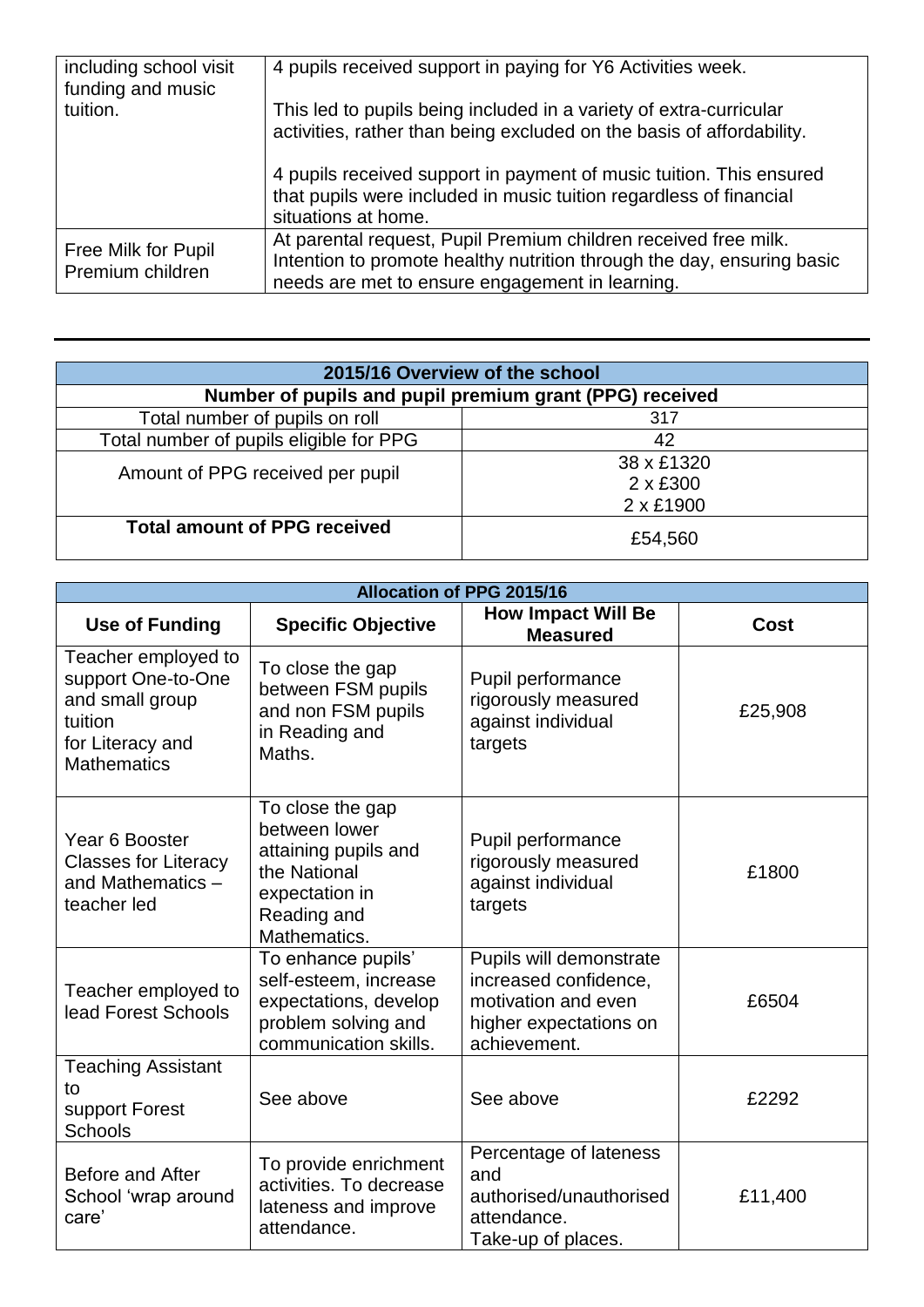| Lunchtime sports<br>activities               | To provide quality<br>sporting activities<br>and skills practise<br>for pupils at<br>lunchtime. | Reduced incidents of<br>poor behaviour,<br>ensuring pupils are<br>ready to learn promptly<br>for afternoon sessions.                 | £5700 |
|----------------------------------------------|-------------------------------------------------------------------------------------------------|--------------------------------------------------------------------------------------------------------------------------------------|-------|
| Supporting costs for<br>disadvantaged pupils | Ensuring engagement<br>in enrichment activities<br>for Pupil Premium<br>children.               | Increased interest and<br>engagement in learning;<br>increased confidence,<br>motivation and high<br>expectations on<br>achievement. | £681  |
| Free Milk for Pupil<br>Premium children      | Milk provided for<br>those children on<br>parental request                                      | Take up of free milk                                                                                                                 | £275  |

| <b>Impact of Pupil Premium Grant Spending 2015/16</b>                      |                                                                                                                                                                                                     |                                           |         |
|----------------------------------------------------------------------------|-----------------------------------------------------------------------------------------------------------------------------------------------------------------------------------------------------|-------------------------------------------|---------|
| Teacher employed to<br>support One-to-One<br>and small group tuition       | 13 pupils in Year 6 received small-group or individual support from the<br>Pupil Premium Teacher.                                                                                                   |                                           |         |
| for Literacy and                                                           | Their support was tailored to their needs to close the gap                                                                                                                                          |                                           |         |
| <b>Mathematics</b>                                                         | between their attainment and the national expectations:                                                                                                                                             |                                           |         |
|                                                                            |                                                                                                                                                                                                     | 11 Year 6 pupils received Reading support |         |
|                                                                            |                                                                                                                                                                                                     | 8 Year 6 pupils received Grammar support  |         |
|                                                                            | 11 Year 6 pupils received Maths support<br>$\bullet$                                                                                                                                                |                                           |         |
|                                                                            | <b>Progress</b>                                                                                                                                                                                     |                                           |         |
|                                                                            |                                                                                                                                                                                                     | Key Stage 1 to Key Stage 2                |         |
|                                                                            | <b>Progress Measure</b>                                                                                                                                                                             |                                           |         |
|                                                                            | Reading                                                                                                                                                                                             | <b>Y6 Cohort</b>                          | $-3.69$ |
|                                                                            |                                                                                                                                                                                                     | Disadvantaged                             | $-1.74$ |
|                                                                            | Writing                                                                                                                                                                                             | <b>Y6 Cohort</b>                          | $+0.18$ |
|                                                                            |                                                                                                                                                                                                     | Disadvantaged                             | $+3.5$  |
|                                                                            | <b>Maths</b>                                                                                                                                                                                        | <b>Y6 Cohort</b>                          | $-1.49$ |
|                                                                            |                                                                                                                                                                                                     | Disadvantaged                             | $+1.26$ |
|                                                                            | The progress for disadvantaged pupils in Year 6 is greater than<br>the progress for the non-disadvantaged pupils. Overall, our<br>disadvantaged pupils made good progress.                          |                                           |         |
|                                                                            | 6 Pupils in Year 1 received support with phonics. All of these pupils<br>passed the Phonics Screening Check.                                                                                        |                                           |         |
|                                                                            | 4 Pupils in Year 4 received support with key Mathematical concepts.<br>These 4 pupils made better than expected progress by the end of the<br>year.                                                 |                                           |         |
| Year 6 Booster classes<br>for Literacy and<br>Mathematics - teacher<br>led | A series of 22 Year 6 after school short booster classes were run<br>across the Spring Term by teachers. All Year 6 pupils participated in<br>these classes.                                        |                                           |         |
|                                                                            | These classes ensured that the lower attainers and disadvantaged<br>pupils made significant progress. In writing and in mathematics the<br>lower attainers' progress was in the top 10% nationally. |                                           |         |
| <b>Teacher and Teaching</b>                                                | All Nursery and Reception pupils attended Forest School throughout<br>the academic year. All of Key Stage 2 pupils participated for a day's                                                         |                                           |         |
| Assistant employed to                                                      |                                                                                                                                                                                                     |                                           |         |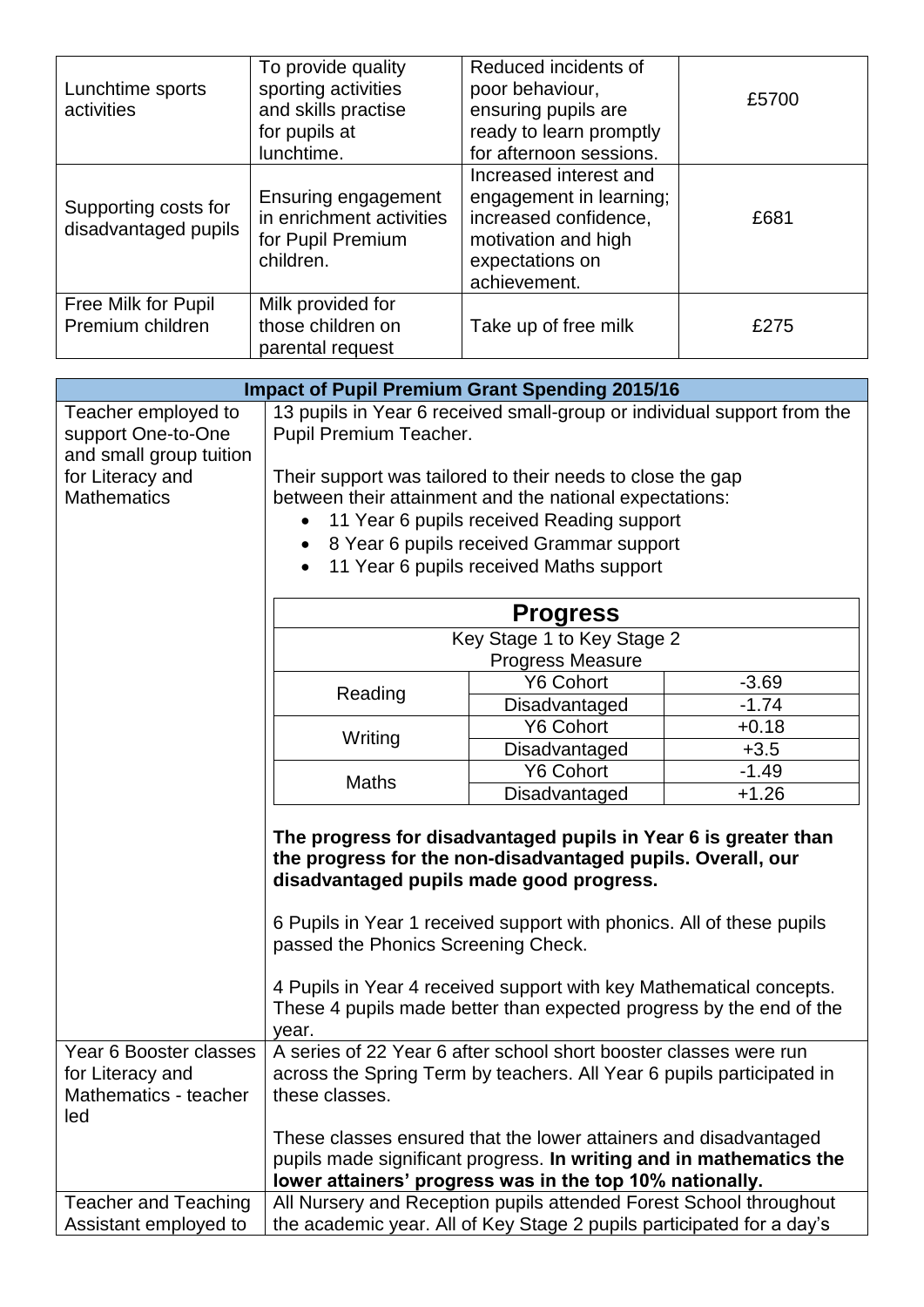| lead Forest Schools                          | enrichment around age appropriate needs covering socio-<br>communication and team building skills.                                                                                                                                                                                                                                         |
|----------------------------------------------|--------------------------------------------------------------------------------------------------------------------------------------------------------------------------------------------------------------------------------------------------------------------------------------------------------------------------------------------|
|                                              | Teachers continue to report a positive impact on the pupils' personal,<br>social and emotional development; their ability to manage feelings and<br>behaviour, levels of self-awareness and their ability to form<br>relationships. For example, the Remembrance service in November<br>was held in the forest for our Early Years pupils. |
| Before and After<br>School                   | 26 Pupil Premium children regularly attend the before school care and<br>16 attend the after school care.                                                                                                                                                                                                                                  |
| 'wrap around care'                           | This ensures that pupils are in school ready for a prompt and<br>enthusiastic start.                                                                                                                                                                                                                                                       |
| Lunchtime sports<br>activities               | A sports coach from Dellar Sport supports lunchtime activities<br>particularly with years 4, 5 and 6. There has been a marked decrease<br>in lunchtime behaviour incidents due to this input.                                                                                                                                              |
| Supporting costs for<br>disadvantaged pupils | Seven pupils are supported with music tuition and eleven pupils have<br>had school trips funded.                                                                                                                                                                                                                                           |
| Free Milk for Pupil<br>Premium children      | At parental request, Pupil Premium children receive free milk.                                                                                                                                                                                                                                                                             |

| 2014/15 Overview of the school                          |                                                       |  |
|---------------------------------------------------------|-------------------------------------------------------|--|
| Number of pupils and pupil premium grant (PPG) received |                                                       |  |
| Total number of pupils on roll                          | 311                                                   |  |
| Total number of pupils eligible for PPG                 | 38                                                    |  |
| Amount of PPG received per pupil                        | £1,300<br>+additional triggered by<br>specific pupils |  |
| <b>Total amount of PPG received</b>                     | £48,600                                               |  |

| <b>Allocation of PPG 2014/15</b>                                                      |                                                                                                        |                                                                                                                |         |
|---------------------------------------------------------------------------------------|--------------------------------------------------------------------------------------------------------|----------------------------------------------------------------------------------------------------------------|---------|
| <b>Use of Funding</b>                                                                 | <b>Specific Objective</b>                                                                              | <b>How Impact Will Be</b><br><b>Measured</b>                                                                   | Cost    |
| One-to-One Tuition<br>for Literacy and<br>Mathematics-<br>teacher led.                | To close the gap<br>between FSM pupils<br>and non FSM pupils<br>in Reading and<br>Maths.               | Pupil performance<br>rigorously measured<br>against individual<br>targets                                      | £20,808 |
| <b>Additional resources</b><br>to support delivery of<br>Literacy and<br>Mathematics. | To close the gap<br>between FSM pupils<br>and non FSM pupils<br>in Reading and<br>Maths.               | Increased pupil<br>engagement and<br>performance during<br>targeted support.                                   | £500    |
| One-to-one support<br>by specific outside<br>provider.                                | To ensure targeted<br>provision for a pupil.<br>To ensure smooth<br>transition to<br>secondary school. | Pupil makes at least<br>expected progress in<br>Reading, Writing and<br>Maths.<br>Pupil is secondary<br>ready. | £900    |
| Year 6 Booster<br><b>Classes for Literacy</b><br>and Mathematics -<br>teacher led.    | To close the gap<br>between lower<br>attaining pupils and<br>the National                              | Pupil performance<br>rigorously measured<br>against individual<br>targets.                                     | £1800   |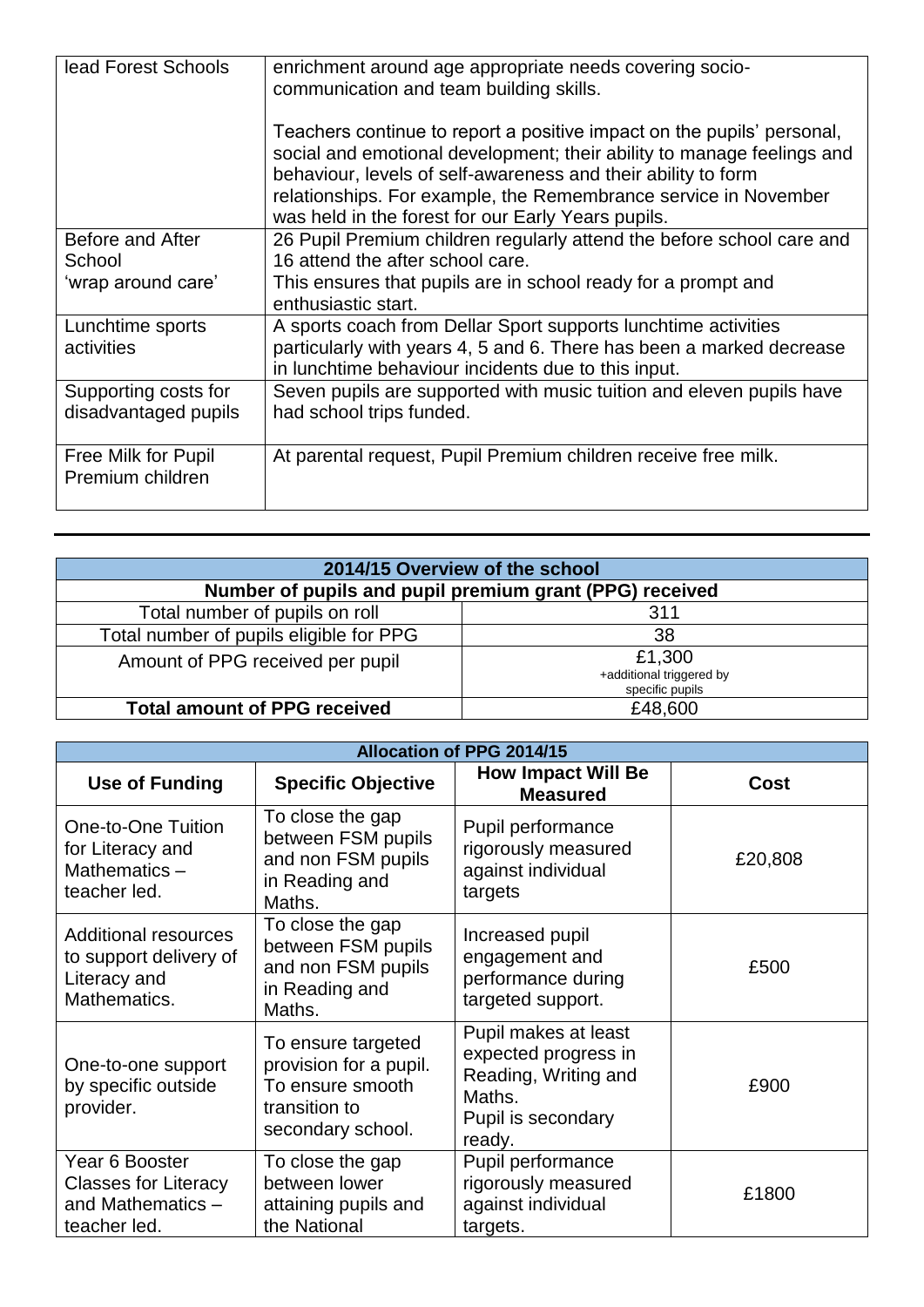|                                                                                           | expectation in<br>Reading and<br>Mathematics.                                                                                 |                                                                                                                                            |       |
|-------------------------------------------------------------------------------------------|-------------------------------------------------------------------------------------------------------------------------------|--------------------------------------------------------------------------------------------------------------------------------------------|-------|
| Ongoing costs for<br>sustainability of<br>Forest<br>Schools, including<br>staff training. | To enhance pupils'<br>self-esteem,<br>increase<br>expectations,<br>develop problem<br>solving and<br>communication<br>skills. | Pupils will demonstrate<br>increased confidence,<br>motivation and even<br>higher expectations on<br>achievement.                          | £7045 |
| Daily early morning<br>sports activities                                                  | To continue to<br>decrease lateness<br>and improve<br>attendance.                                                             | Percentage of lateness<br>And<br>authorised/unauthorised<br>attendance.                                                                    | £7620 |
| Lunchtime sports<br>activities                                                            | To provide quality<br>sporting activities for<br>pupils at lunchtime.                                                         | Reduced incidents of<br>poor behaviour,<br>ensuring pupils are<br>ready to learn promptly<br>for afternoon sessions.                       | £4440 |
| After school<br>Gardening club                                                            | <b>Enrichment activity</b><br>for Pupil Premium<br>children.                                                                  | Increased interest and<br>engagement in learning.                                                                                          | £480  |
| Supporting costs for<br>disadvantaged pupils                                              | Ensuring<br>engagement in<br>enrichment activities<br>for Pupil Premium<br>children.                                          | Increased interest and<br>engagement in learning;<br>increased confidence,<br>motivation and even<br>higher expectations on<br>achievement | £1000 |

| <b>Impact of Pupil Premium Grant Spending 2014/15</b> |                                                                               |  |
|-------------------------------------------------------|-------------------------------------------------------------------------------|--|
| One-to-One Tuition for<br>Literacy and                | 22 pupils received one-to-one support in Reading during the academic<br>year. |  |
| Mathematics - teacher                                 |                                                                               |  |
| led                                                   | Of these pupils:                                                              |  |
|                                                       | 63% achieved better than expected progress                                    |  |
|                                                       | 18% achieved expected progress                                                |  |
|                                                       | 18% achieved just below expected progress                                     |  |
|                                                       | 18 pupils received one-to-one support in Maths during the academic<br>year.   |  |
|                                                       | Of these pupils:                                                              |  |
|                                                       | 61% achieved better than expected progress                                    |  |
|                                                       | 16% achieved expected progress                                                |  |
|                                                       | 22% achieved just below expected progress.                                    |  |
| Additional resources to                               | A range of Phonics Play resources and other Literacy and numeracy             |  |
| support delivery of                                   | resources have been purchased to enhance the teaching and learning            |  |
| Literacy and                                          | of Pupil Premium children.                                                    |  |